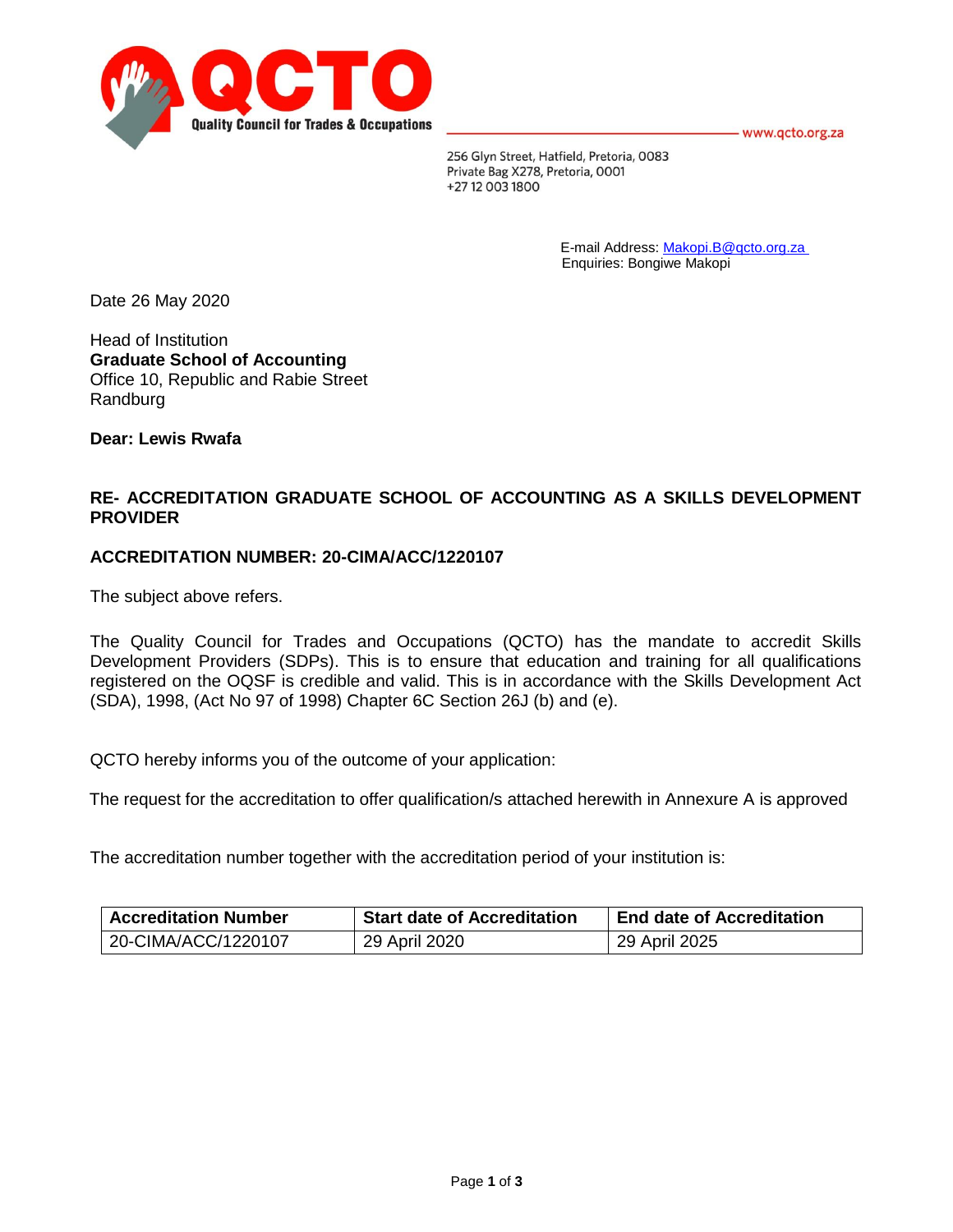The following applies:

- (i) An application to effect any change of address or location that warrants movement of the current domicile to another, should be forwarded to the QCTO before moving. Training learners after relocating to new premises without the revised accreditation letter is against QCTO policy and learner training and results will not be considered for the qualification in such a case.
- (ii) Your institution should submit learner information data quarterly to the QCTO in accordance with the load specifications as provided by the QCTO.
- (iii) Kindly familiarise yourself with the latest accreditation policy and other accreditation documents of the QCTO available on [www.qcto.org.za](http://www.qcto.org.za/)
- (iv) The attached annexure reflects all the Qualification/s your institution is approved to offer.
- (v) Note that planned and unplanned monitoring and evaluation visits to your institution will be undertaken to ensure agreed upon quality assurance standards continue to be upheld by your institution

The QCTO takes this opportunity to congratulate you on your accreditation status.

Yours sincerely

 $\frac{1}{2}$ 

**Thomas Lata (Mr) Chief Director: Occupational Qualifications Management**

**OFFICIAL QCTO STAMP**